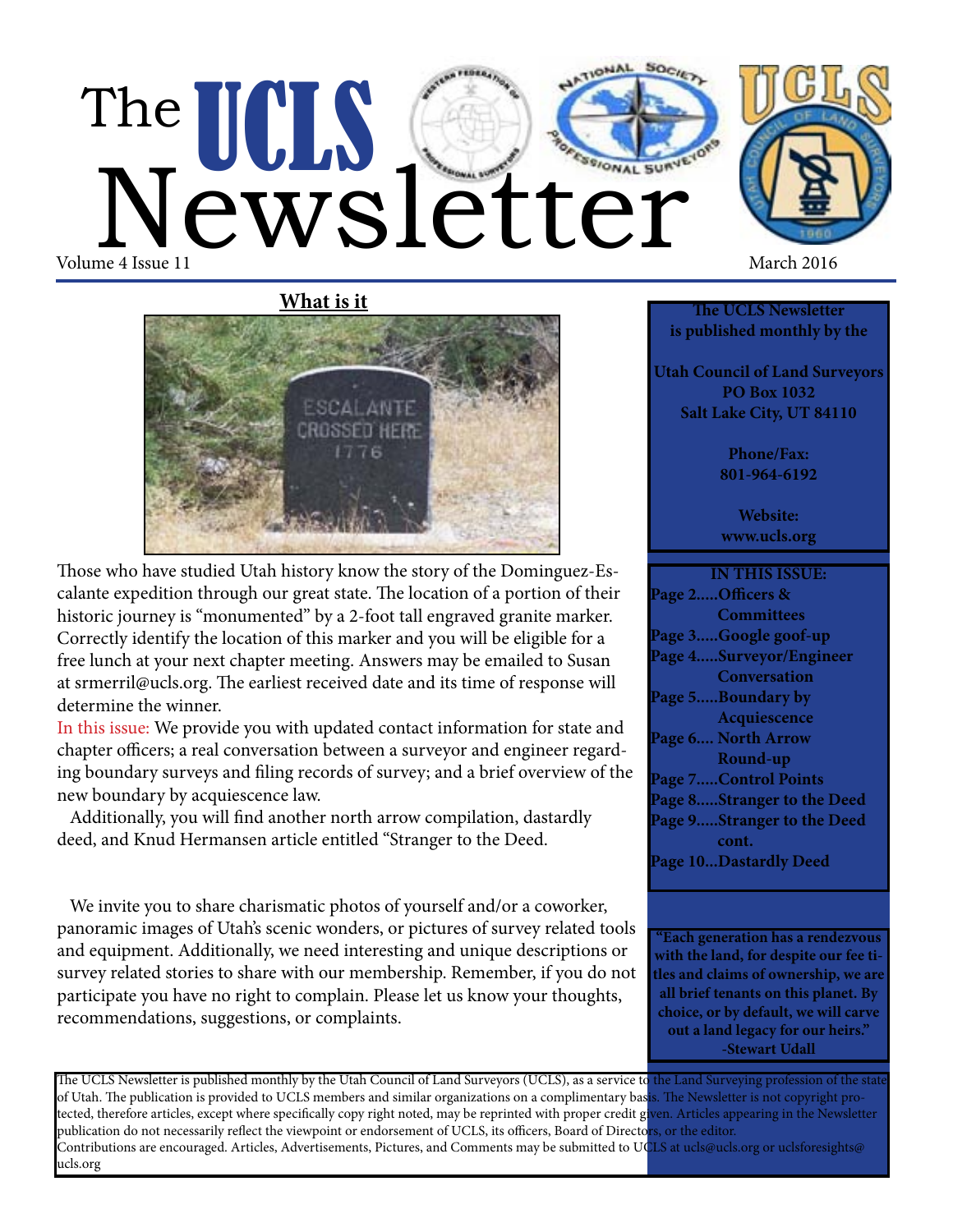### Board/Committees Volume 4 Issue 11 March 2016 The UCLS Newsletter

# **UCLS Executive Board 2015**

**State Chair** Dale Robinson 12227 S. Business Park Dr., #220 Draper, UT 84020 Business: (801)523-0100 Fax: (801) 523-0990 drobinson@sunrise-eng.com

State Chair Elect Dan Perry Utah Valley University 1300 West 1600 North Orem, UT 84604-2332 Business: (801) 863-8525 perrydl@uvu.edu

Past State Chair Scott Woolsey 43 S. 100 E., Suite 100 St. George, UT 84770 Business: (435) 628-6500 Fax: (435) 628-6553 scottwoolsey@alphaengineering.com

### NSPS Director

Steven Dale 3600 S. Constitution Blvd., Room 250 West Valley City, UT 84119 Business: (801) 963-3218 Fax: (801) 963-3540 steve.dale@wvc-ut.gov

West Fed Representative Michael W. Nadeau (SL) 5226 W. Ashland Rose Dr. Herriman, UT 84065 Business: (801) 569-1315 Fax: (801) 569-1319 mikenadeau.ucls@gmail.com

Book Cliffs Chapter President

Harold Marshall 85 S. 200 E. Vernal, UT 84078 Business: (435) 789-1017 Fax: (435) 789-1813 hmarshall@uintahgroup.com

Book Cliffs Chapter Representative Brock Slaugh P.O. Box 1580 Vernal, UT 84078 Business: (435) 789-1365 bis@timberlinels.com

Color Country President Todd Jacobsen 175 E. 200 N. Business: (435) 627-4124 Fax: (435) 627-4133 tjacobsen@sgcity.org

# Color Country Chapter Representative Rick Snyder 11 North 300 West Washington, UT 84780 Business: (435) 652-8450 Fax: (435) 652-8416 rsnyder@sunrise-eng.com

Golden Spike President Andy Hubbard 5746 S 1475 E Ogden, UT 84403 Business: (801) 394-4515 Fax: (801) 392-7544 andyh@greatbasineng.com

### Golden Spike Chapter Representative

Val Schultz 2096 W. 5750 S. Roy, UT 84067 Business: (801) 399-8018 Fax: (801) 825-1320 vschultz@co.weber.ut.us

## Salt Lake Chapter President

Gary Christensen 2132 W 1235 S Lehi, UT 84043 Business: (801) 550-3209 gchristensen@sunrise-eng.com

### Salt Lake Chapter Representative Tim Prestwich 12830 Redwood Road Riverton, UT 84065 Business: (801)208-3124 tprestwich@hotmail.com

### Timpanogos President

Bradly D. Daley 3814 Sage Vista Lane Cedar Hills, UT 84062 Business: (801) 566-5599 Fax: (801) 566-5581 bdaley54@msn.com

# Timpanogos Chapter Representative

Jim Kaiserman 1020 Sage Circle Heber City, UT 84032 Business: (435) 657-3222 Fax: (435) 657-3207 jkaiserman@co.wasatch.ut.us

# Administrative Secretary

Susan Merrill PO Box 1032 Salt Lake City, UT 84110 (801) 964-6192 srmerrill@ucls.org

Treasurer Brad Mortensen (SL) 3268 S. 930 W. Syracuse, UT 84075

Business: (801) 363-5605 Fax: (801) 363-5604 btmort.earthlink.net

**Chapter Vice Presidents:** Book Cliffs David Kay dkay@uintahgroup.com Color Country Bob Hermandson bobh@bushandgudgell.com Golden Spike Ken Hawkes kenh@awagreatbasin.com Salt Lake Brian Linam brian.linam@esieng.com Timpanogos Chad Hill chill@spanishfork.org

**Chapter Secretary/Treasurer** Book Cliffs Paul Hawkes paul@trisatesurvey.com Color Country Brad Peterson brad2765@gmail.com<br>
bike Travis Gower Golden Spike gwlsurvey@gmail.com Salt Lake Brian Mitchell bmitchell@slco.org Timpanogos Chad Poulsen chad@lei-eng.com

# **Committees & Committee Chairs**

Legislation Doug Kinsman doug@ensignutah.com Education Walt Cunningham walt.cunningham@slcc.edu Publication Steve Keisel svkeisel@gmail.com Standards & Ethics Dale Bennett dale@benchmarkcivil.com Membership David Balling dkballing@msn.com Public Relations Randy Smith rdsmith@utah.gov Testing Darryl Fenn dfenn@merid-eng.com Workshop & Convention Todd Jacobsen tjacobsen@sgcity.org<br>Historical Charles He Charles Heaton charles.heaton@esieng.com Matt Peterson matt.peterson@esieng.com Construction Survey David Mortensen DMortensen@bushandgudgell.com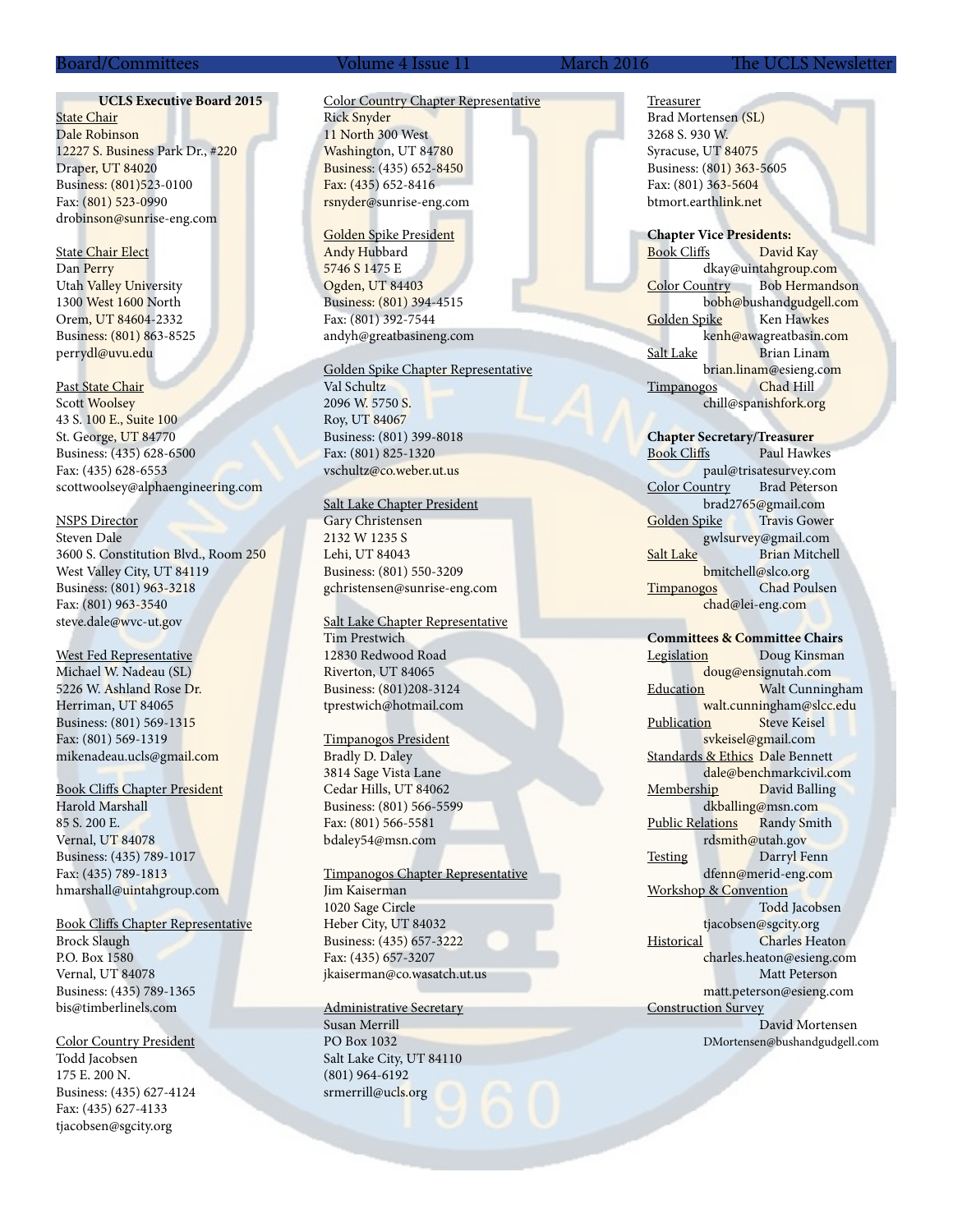# **Google Racks Up Its First Self-Driving Accident**

 An autonomous vehicle being tested by Google hit a bus earlier this month, the first time the company said its self-driving technology is partly to blame for an accident.

 The car, a lexus sports utility vehicle, hit the left side of a public transit bus as it was attempting to void some sand bags on a road in Mountain View, California. The automobile had a test driver, who saw the bus approaching in the mirror but "believed the bus would stop or slow to allow the Google AV to continue," according to an accident report filed with the state's Department of Motor Vehicles.



 Google is betting that its efforts will lead to a future when a large number of cars on the road will drive themselves, and has been testing autonomous vehicles on streets near its headquarters for the past few years. The company acknowledged that the technology still needs work. The incident with the bus happened because the car's software also predicted the bus behind it would yield so it could merge back into traffic.

 "We can imagine the bus driver assumed we were going to stay put," Google wrote in its February monthly report on self-driving cars, which Bloomberg obtained. "Unfortunately, all these assumptions led us to the same spot in the lane at the same time. This type of misunderstanding happens between human drivers on the road every day.

 No injuries were reported, and the Google car's left front fender, front wheel and a sensor were damaged. The car was traveling at 2 miles per hour (3.2 kph) and the bus was moving at 15 mph. Google has now made changes to its software so that its cars are less likely to believe buses and other large vehicles will yield for it, the company said.

 While Google has taken partial responsibility for the collision, other incidents have typically involved the cars being rear-ended by human drivers, rather than the Google self-driving automobile driving into another vehicle.



 UCLS member Corbin Van Nest was the first surveyor to respond with the correct "Semaphore" translation of our February 2016 "What Is It" contest. Based upon internet research - specifically Wikipedia - the images equate to the numerical value of 417. However, UCLS member Dan Knowlden, Shaun Corey, Kent Nichols, and Dallas Butters claim the value to be 136. Do we have a learned professional who can testify to the validity of the flag meanings?

 **Flag semaphore** (from the Greek, sema, meaning sign and, phero, meaning to bear; altogether the sign-bearer) is the telegraphy system conveying information at a distance by means of visual signals with hand-held flags, rods, disks, paddles, or occasionally bare or gloved hands. Information is encoded by the position of the flags; it is read when the flag is in a fixed position. Semaphores were adopted and widely used (with hand-held flags replacing the mechanical arms of shutter semaphores) in the maritime world in the 19th century. It is still used during underway replenishment at sea and is acceptable for emergency communication in daylight or, using lighted wands instead of flags, at night.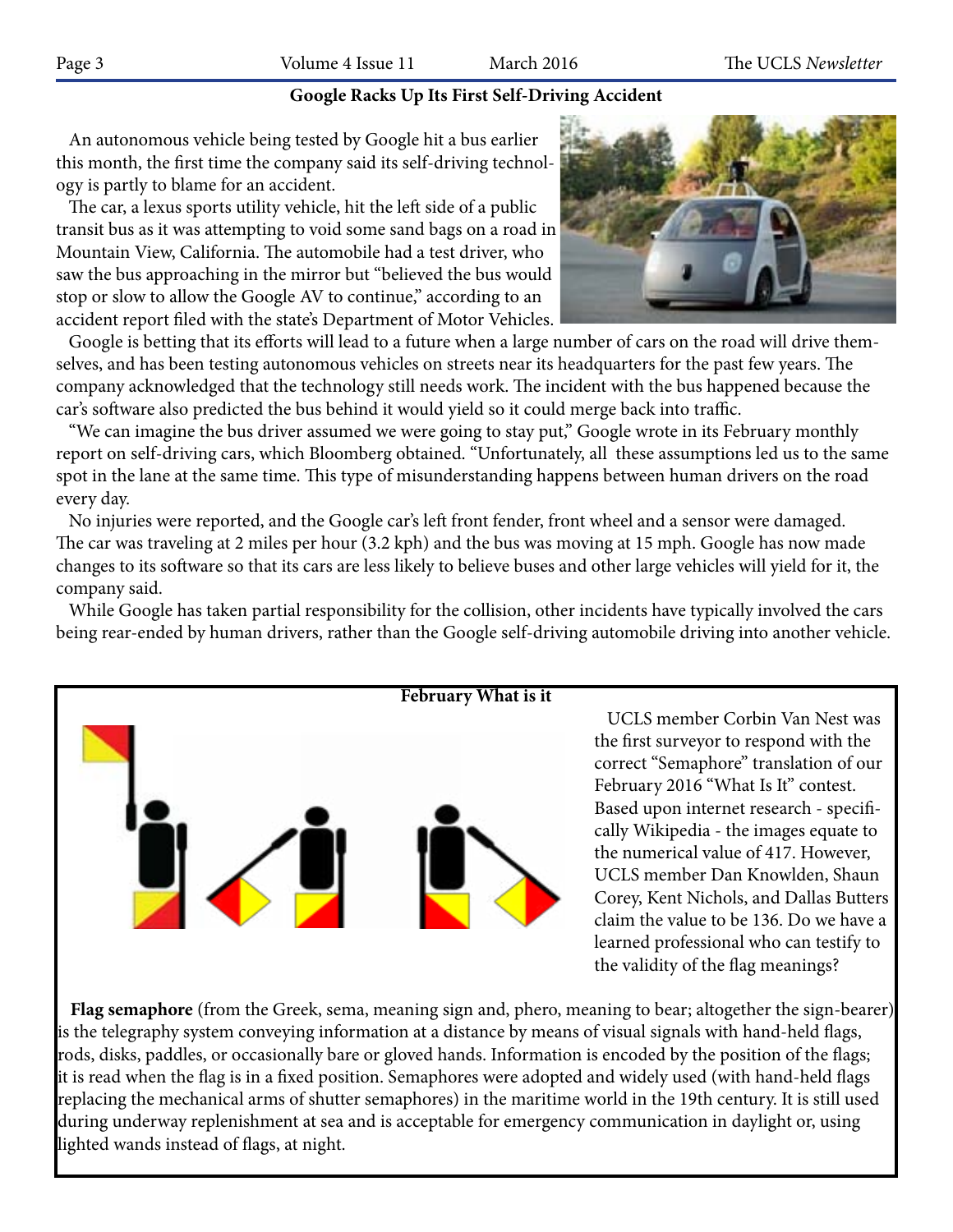# **A real conversation between a Professional Land Surveyor and a Professional Engineer**

**Surveyor:** Hey Mike, (names have been changed to protect the innocent and/or gulity) how you doing?

**Engineer:** Good. So good to hear from you. Are you staying busy?

**Surveyor:** Yeah, staying busy. Things seem to be picking up for everyone. Who do you have doing your survey work now?

**Engineer:** We don't do much. Sometimes we send it out to Ronny (not his real name). He will make a site visit, check it over and sign the plat if we have anything that really needs it.

\*\*\*NOTE: Ronny is a licensed land surveyor who has a full time job working for another firm doing survey work.

**Surveyor:** Who did the survey work in Logan (not the real city)?

**Engineer:** Up on Roundtree Avenue? We didn't do any survey work. They wanted to do some landscaping and earth work so they asked us for some elevations and site work. What's up?

**Surveyor:** You going to file a plat?

**Engineer:** A plat? I thought the lot was already platted. It's a lot in a subdivision right?

**Surveyor:** Yeah, it's a lot in a subdivision. Lot 15 right.

**Engineer:** We weren't going to create a plat or anything. We aren't doing a subdivision. the lot is already subdivided. Is there a problem? **Surveyor:** Does that matter if the property is in a subdivision or not. If you set corners or do anything the public is going to rely on.

**Engineer:** We weren't doing anything like that. It was just a quick visit. We set them according to the recorded plat. **Surveyor:** You set corners didn't you?

**Engineer:** No. We didn't set property corners. The owner just wanted to know where his boundaries where so he could have an idea of what to do for landscaping. They were going to build a fence and do some other stuff.

**Surveyor:** You set wood hubs and lath marked property corner.

**Engineer:** We didn't set any rebar. There are no caps on the site. We wouldn't do that. That would be surveying.

**Surveyor:** You set a monument at the property corner!

**Engineer:** No. We just marked the boundary for some landscaping.

**Surveyor:** No kidding! You marked the boundary. Sounds like you did some surveying. A wood hub, grade stake, rebar and cap or a paint mark on the concrete. Any mark identifying the boundary or a property corner is land surveying. The neighbors think you did survey work. They told me they hired a surveyor.

**Engineer:** No. That wasn't my intent. I wasn't planning on doing any survey work. I had some guys up there gathering some info so we could help with the design work. They wanted an idea of where their property was so they could get going. **Surveyor:** So you didn't survey the lot? What would you call it?

**Engineer:** Well, I guess we did do some of that work. I wasn't trying to take any work away from you. That's not what I wanted. I wouldn't do that.

**Surveyor:** It's not that. There is plenty of work to go around. I just talked with the landscaper and he told me he hired a land surveyor. He got a little huffy with me. I asked him who and he told me you did it. I said "No, he's an engineer, not a surveyor." He said you were a surveyor and he has had you do other jobs. I said you worked for an engineering firm and there wasn't a surveyor on staff that worked there.

**Engineer:** Well, technically Ronny is on our pay role. He is an employee, at least part time or on-call.

**Surveyor:** So, was this done under his direct supervision? Is he going to replace your hubs with a bar and cap and file a plat? Is he going to sign and stamp it?

**Engineer:** No. We weren't planning on doing that. And we haven't done any other work for him. This is the first job I have done for that landscaper. I have known him for quite a while but we haven't done any work before this.

**Surveyor:** You know this isn't good for the profession. This is something I would have suspected from John Doe or ABC Engineering but not you. Aren't there enough problems and confusion without an engineer doing survey work?

**Engineer:** Are the corners wrong? Is there a conflict?

**Surveyor:** Not sure yet. I haven't done enough work to make a determination. The landscaper just said that he had done a recent survey on the adjoining lot and I wanted to find out who. See if I could get a copy of the plat and hopefully agree with one another. Then I find out that it was performed by an engineer and there is no plat. Then I found out it was you.

**Engineer:** No, you're right. What do I need to do to make this right? I don't want there to be a problem.

Surveyor: I think it's a little late for that. I am a little disappointed. I would have expected more. That is clearly boundary work, by any definition.

**Engineer:** So what do you want me to do?

**Surveyor:** Well, don't do any more survey work for starters.

\*\*\*NOTE: This is a real conversation that took place on the phone between a PLS and a PE. This is not an official transcript, as the conversation was not recorded, but was typed from memory that following day.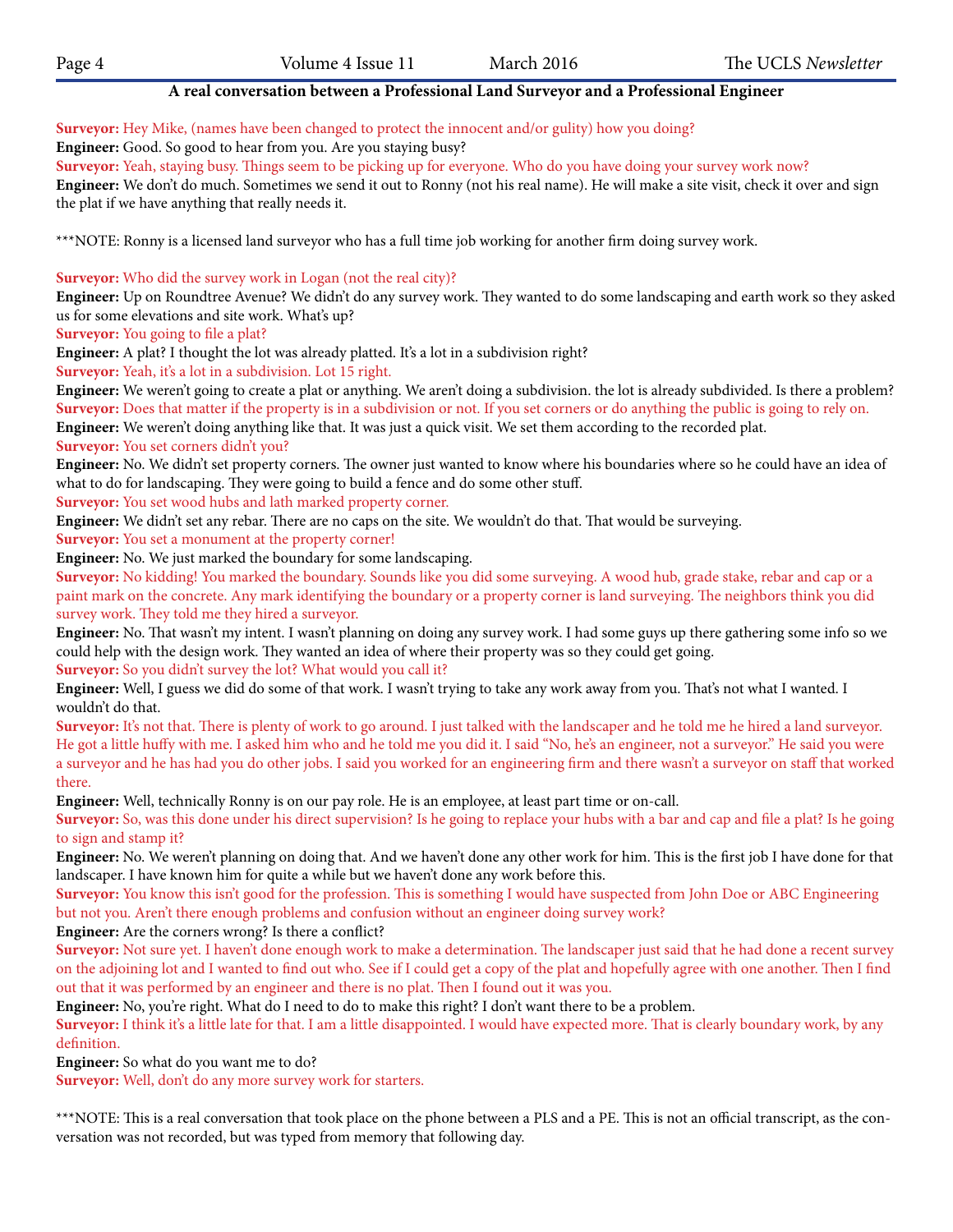# **Opinion Summary Q-2, LLV v. Hughes**

At issue in this case was how and when a party acquires title to property under the doctrine of boundary by acquiescence. This case was based on a boundary dispute between Wayne Hughes and Patricia Hampton-Hughes (collectively, Hugheses) and their neighbor, Q-2, LLC and its predecessors-in-interest (collectively, Q-2). Q-2 brought an action to quiet title to the disputed property under the theory of boundary by acquiescence. The Hugheses counterclaimed, asserting that even if



Q-2 had acquired the property through boundary by acquiescence, the Hugheses had reacquired the property by adverse possession. The trial court dismissed the Hugheses' counterclaim on summary judgment and subsequently quieted title to the property in Q-2. The court of appeals concluded (1) the trial court correctly concluded that Q-2 had obtained title to the property through boundary by acquiescence, but (2) the Hugheses introduced sufficient evidence to survive summary judgment on their claim of adverse possession. The Supreme Court affirmed, holding that a party obtains title under the doctrine of boundary by acquiescence by operation of law at the time the elements of the doctrine are satisfied.

See: https://www.utcourts.gov/opinions/supopin/Q-2%20v.%20Hughes20160216.pdf

# Hello NSPS members,

The American Association for Geodetic Surveying (AAGS) is in the early stages of pursuing development of a Geodetic Certification Program with NSPS. As part of that process, we created an online questionaire. The purpose is to raise awareness of the proposed program and identify the required depth of geodetic knowledge.

More information can be found on the survey web page at geodetic.xyz/survey/index.php/378997

The program is being developed in cooperation with other geosaptial organizations, so you may receive (or have received) additional announcements. Please forgive any multiple postings.

Thank you in advance for your willingness to participate in this survey!

Best regards, Michael L. Dennis, RLS, PE Chair, AAGS Geodetic Education and Certification Committee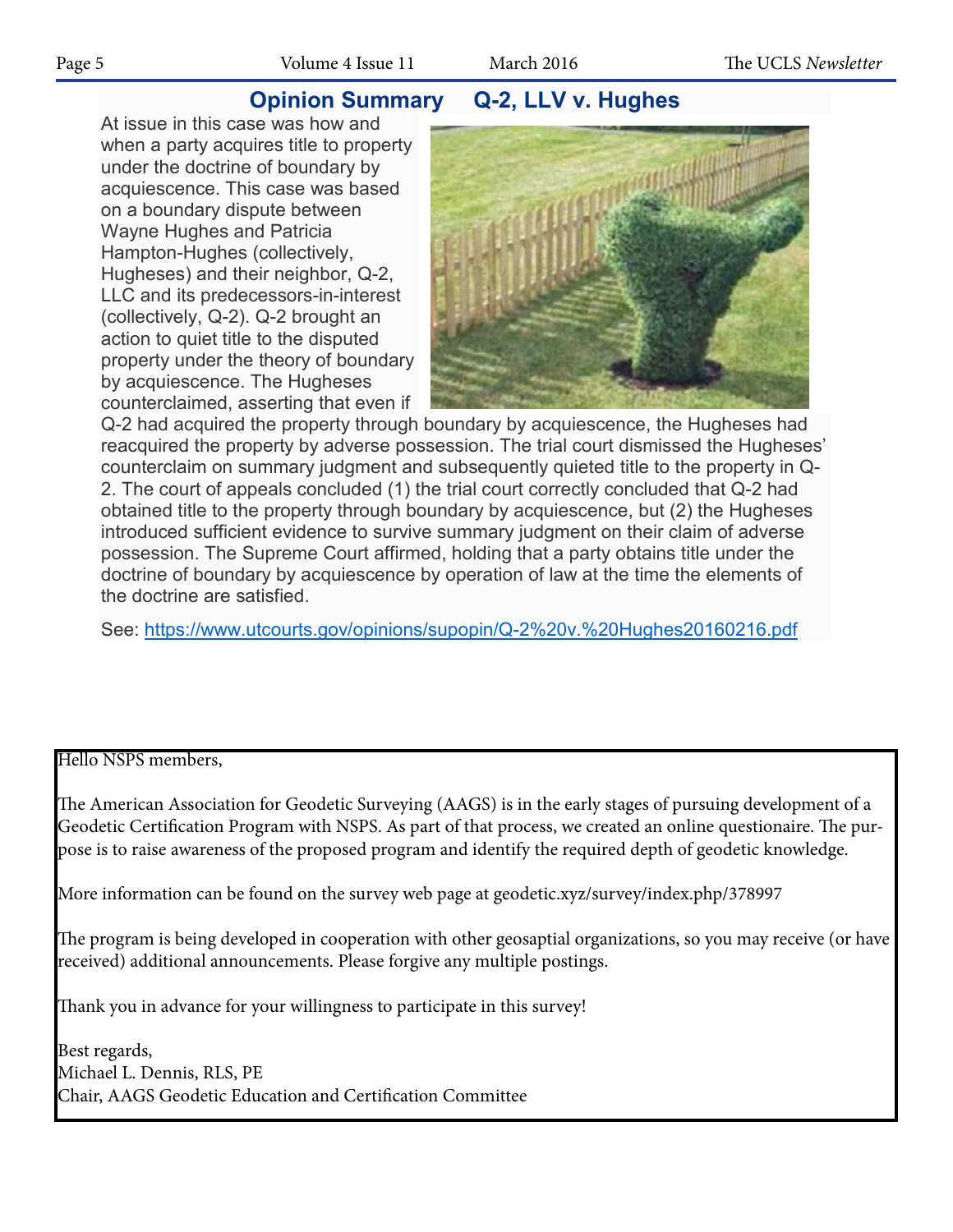# **Which North Arrow belongs to which company?**



# **Answers on page 9**





In 2015, 621 record of survey plats were filed in the Office of the Salt Lake County Surveyor. Of these 254 (41%) required some sort of correction, allteration, or addition.

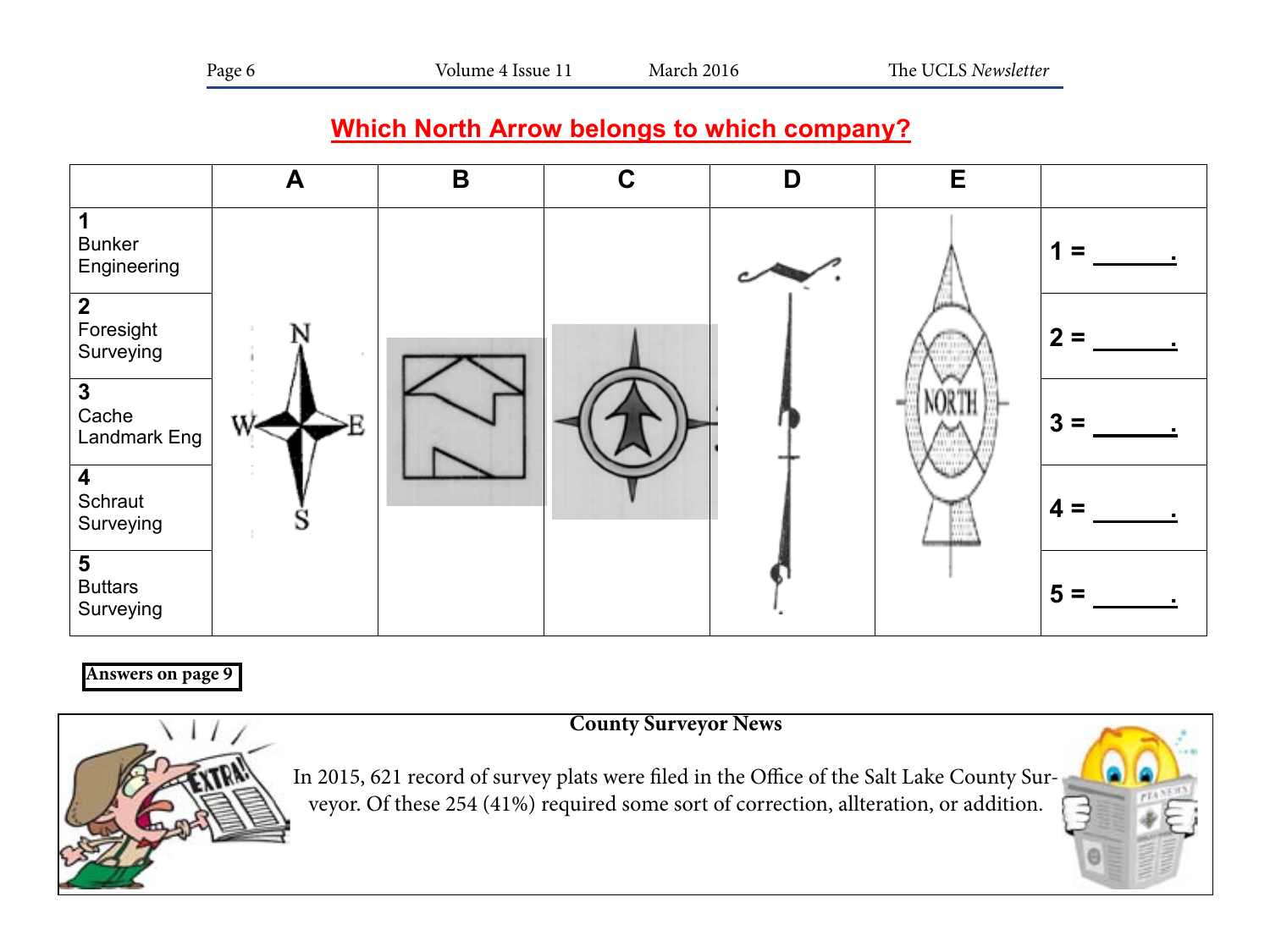# **Control Points – Number 31 What Would You Do?**

# **By Warren Andrews, PLS**

If as a competent experienced surveyor you were suddenly dropped in the middle of nowhere with no equipment and no way of getting any, and you were begged to survey for constructing buildings and dividing up land and laying out fortifications, what would you do?

Determining direction might be the easiest start because the standard is relative to the axis of the earth's rotation as a defined northsouth line. You could eyeball sight on Polaris at night for north if you were in the northern hemisphere. If you were in either hemisphere you could determine direction by splitting sunrise and sunset by the sun's shadow at noon over a point (that's

what the ancient obelisks were for) and get either north or south.

But things get a little trickier for lengths and distances. Do you want to try to duplicate a standard length by knowing you pace thirty three steps for one hundred feet? Or do you want to set up an independent standard like the metre bar in France and make everything else relative to it? Do you want to cut and try till you come up with tenths and hundredths and thousandths of your standard for ease of calculation? Or do you want to come up with halves and quarters and eights etc. for ease of splitting your standard?

That brings up another problem on your division of angles. Do you want to divide you quadrants, like the old mariner's compass, in halves and quarters and eighths, etc.? Or do you want to cut and try to divide a quadrant by ninetieths or by tenths and hundredths? (The right angle is easy from the old 3-4-5 triangle or the perpendicular to a line by geometric construction by arcs).

Running levels would be simple except for moving and setting up again, with a ten or twenty foot long grooved wooden log with water in the groove. You could tip your sight up or down across the water for whatever grade you wanted to hold. (Some of the old Roman aqueducts constructed with a chorobates (water level) were as flat as 0.02 percent but the water ran downhill!).

Without trigonometric tables the best solution for slope distance correction would be to lay out your distances full scale on a flat "surveyor's field" and measure your unknowns just like the old medieval surveyors used to do before they had tables. Of course this could also work for lengths of sides of right triangles or similar triangles when you were going in a different direction than northsouth or east-west (How you described that direction would be up to you – maybe so many units north and so many units east [just like Cartesian coordinates]?)

On the whole it might not be as bad as it first seemed. To layout and construct the groined arches and flying buttresses like in a medieval cathedral or to direct underground mining might be difficult and take a lot of planning but wouldn't be impossible. The crudity of equipment could be refined and certainly multiple measurements would help. (How many thousands of measurements does a GPS receiver get in one setup for a good average?)

In other words, learn enough while you're at it surveying the easy way so you could back up and do it the hard way if you really had to.

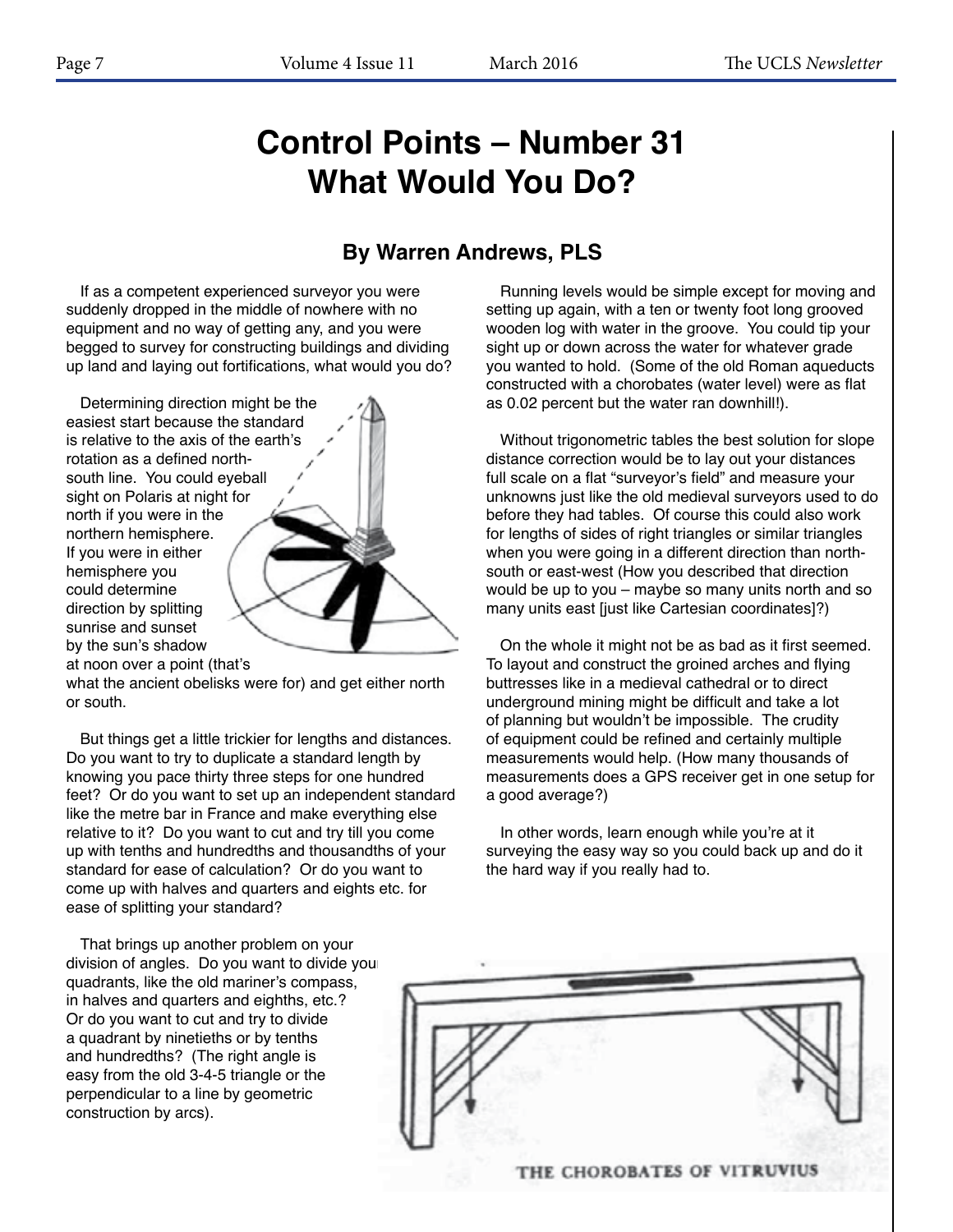# Stranger to the Deed by Knud E. Hermansen† P.L.S., P.E., Ph.D., Esq.

A surveyor queried me in regard to a conversation he had with a neighbor's attorney. The neighbor's attorney claimed that the surveyor's client did not have a right of way across the property belonging to the attorney's client.

The surveyor pointed out as proof positive that his client's easement was expressly mentioned within the deed of the attorney's client. How can the neighbor deny an easement does not exist when the easement is described in his deed?

# **Background**

Here are the facts with the names omitted.

The owner of parcel B (surveyor's client) has wanted an easement for many years across parcel A (neighboring property) in order to access that portion of parcel B that could not be accessed without crossing a swamp. The owner of parcel A had always put off the request for an easement for parcel B by promising to convey an easement to the owner of parcel B at the time the owner of parcel A conveys his property. He was attempting to sell parcel A.



The owner of Parcel A, the neighboring property, entered a purchase-and-sales contract to sell his property. When the owner of parcel A conveyed his parcel, he inserted the following in his deed:

"*Excepting and reserving from this conveyance a 20 foot wide easement along the northerly boundary of the above described conveyance for* [the owner of parcel B], *his heirs and assigns to access his property.*"

Upon learning of this clause in the neighbor's deed, the owner of parcel B obtained a survey locating the easement and planned to build a road across the neighboring property (parcel A). The new owner of parcel A objected to both the survey and the contemplated road to be constructed. A dispute ensued.

Unfortunately for the surveyor's client (the owner of parcel B) the creation of the easement in the conveyance of parcel A was ineffective under the *Stranger to the Deed* Doctrine.

# **Foundations for the Stranger to the Deed Doctrine**

Under the *Stranger to the Deed* Doctrine the law will not permit the owner of land to convey the land to one person and in the same deed to establish an easement in favor of another. In some jurisdictions, the stranger to the deed applies to all interests in property, not just an easement.

Under the *Stranger to the Deed* Doctrine the creation of an easement to an individual not a party to the deed is not a valid conveyance. There are several reasons for voiding a third party transfer.

First, there can be no presumption of acceptance on behalf of a third party when the grantee to the deed accepts the deed conveying title to the property. There is no meeting of the minds. The easement to a third party is not a collimation of negotiations.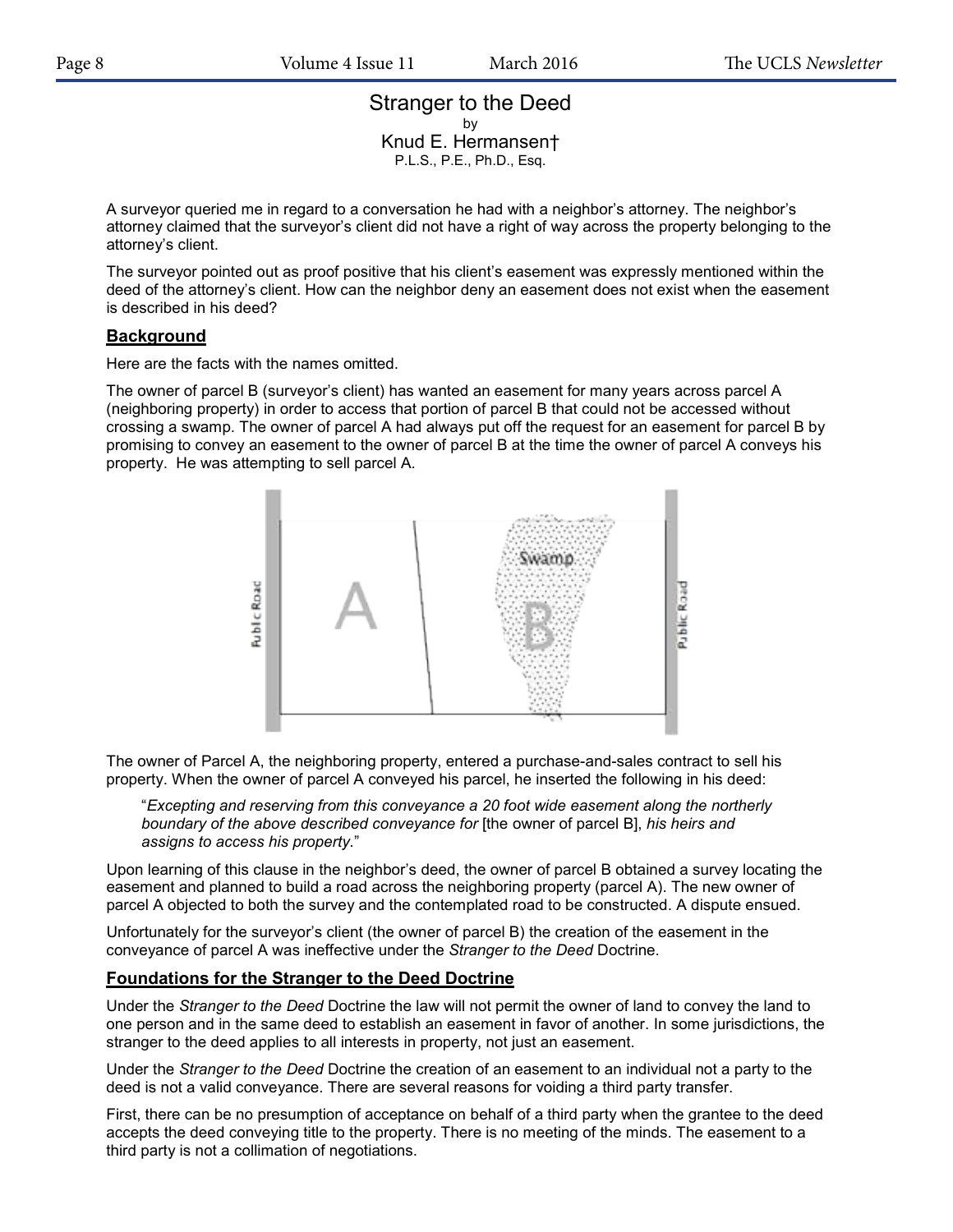# **Stranger to the Deed continued...**

 Imagine the havoc to title that could result if the acceptance of a grantee will bind a third party. Consider the situation where the owner of a parcel is burden by an easement of necessity crossing the middle of his property. Every attempt to persuade the owner of the appurtenant property to move the location of the road in the easement has failed. Without a requirement for a third party in a deed to accept the conveyance, the owner of the burdened property could sell the property to his spouse reserving and easement to the neighbor in a different location much more favorable to the burdened property and much less favorable to the appurtenant property. Without the Stranger to the Deed Doctrine to protect the owner of the appurtenant property, the establishment of an easement in this situation means that the "easement by necessity" no long exists and its former location is extinguished.

 A second reason for an easement granted to a third party to be void is that there was no consideration for the interest created in favor of the third party to the deed. Since there was no consideration for the interest conveyed to the third party (at least stated in the deed), the interest is not protected by the recording statutes.

 A third reason for an easement granted to a third party to be void is that the easement conveyed will not be indexed and not found during a typical title search.

Consider the following ramification if the stranger to the deed doctrine did not exist.

 If the creation of an easement to a third party in a deed of conveyance were permitted, the result would thwart notice of the easement during a title examination of the appurtenant property. Referring to the first scenario, the examination of the title to parcel B would never reveal the existence of the easement. A title search of parcel B's title documents would never reveal a conveyance from the owner of parcel A to parcel B. Even if an abstractor, searching parcel B's title were to look in the grantor/grantee index for title documents involving the owners of parcel A, the abstractor would never see a listing in the index where the owner of parcel A conveyed an easement to an owner of parcel B. It is not a reasonable and typical procedure for a title search of parcel B's title documents to also examine each and every title document for the surrounding properties.

properties.<br>The fatality arising under the Stranger to the Deed doctrine could have been avoided if the grantor had first made a conveyance of the easement to the owner of parcel B by deed, followed immediately (if so chosen) with the conveyance of parcel A. **2**

Some jurisdictions have abandoned or modified the Stranger to the Deed doctrine. Why shouldn't the most initial contract the connection of the stranger of the Deed doctrine. Why shouldn't the most of the connection of the grantor be allowed to accomplish in one deed what can legally be accomplished in two? Is it much different from what the law has long permitted, for the grantor to convey, using just one deed, a life estate to one **3** person and a remainder to another person?

Unfortunately for the surveyor who made the querty that started this discussion, the jurisdiction where Unfortunately for the surveyor who made the querty that started this discussion, the jurisdiction where the properties reside continue to recognize the Stranger to the Deed doctrine. Even though the easement is cited in the neighbor's deed, the neighbor is under no obligation to recognize the easement. **4**

*Knud Hermansen is a licensed surveyor, engineer, and attorney at law. He teaches in the Surveying Engineering Technol-*Surveying **4 = .** *ogy program at the University of Maine and offers consulting services in boundary retracement, surveyor liability, roads & easements, boundary litigation, and alternate dispute resolution.* **5**